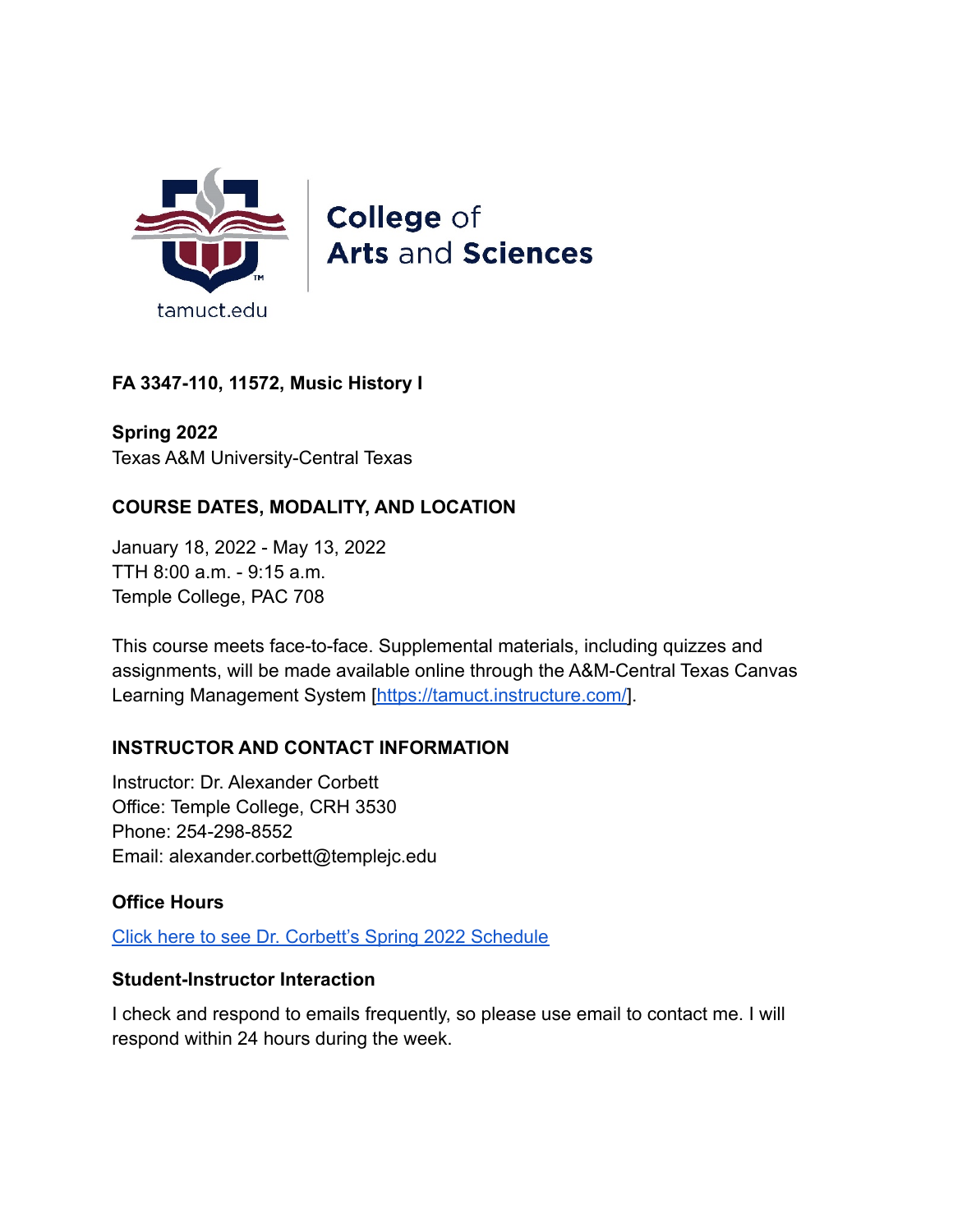# **Emergency Warning System for Texas A&M University-Central Texas**

**SAFEZONE.** SafeZone provides a public safety application that gives you the ability to call for help with the push of a button. It also provides Texas A&M University-Central Texas the ability to communicate emergency information quickly via push notifications, email, and text messages. All students automatically receive email and text messages via their myCT accounts.

Downloading SafeZone allows access to push notifications and enables you to connect directly for help through the app.

You can download SafeZone from the app store and use your myCT credentials to log in. If you would like more information, you can visit the **[SafeZone](http://www.safezoneapp.com)** website [www.safezoneapp.com].

To register SafeZone on your phone, please follow these 3 easy steps*:*

- 1. Download the SafeZone App from your phone store using the link below:
	- [iPhone/iPad:](https://apps.apple.com/app/safezone/id533054756)[https://apps.apple.com/app/safezone/id533054756]
	- [Android/Tablet:](https://play.google.com/store/apps/details?id=com.criticalarc.safezoneapp)[https://play.google.com/store/apps/details?id=com.criticala rc.safezoneapp]
- 2. Launch the app and enter your myCT email address (e.g. {name}@tamuct.edu)
- 3. Complete your profile and accept the terms of service

# **COURSE INFORMATION**

# **Course Overview and Description**

This course is a historical survey of Western Art Music from antiquity to approximately 1750. Students will get an in-depth look at the forms, styles, composers, and compositions that existed during the Middle Ages, Renaissance, and Baroque. During this exploration students will develop their listening skills by being asked to analyze music critically and objectively. Students will also be asked to translate their reactions into writing.

# **Course Objective or Goal**

The goal of this course is to heighten the student's awareness of the philosophical and artistic sources of their performance repertoire, to enlarge the student's musical vocabulary, and to encourage the student to deepen their respect for a wide variety of musical styles. The student will communicate these ideas during class discussions and via written assignments.

This is a **Writing Intensive** course, meaning that writing will be an integral part of measuring your mastery of this course's content. Throughout the course, you will have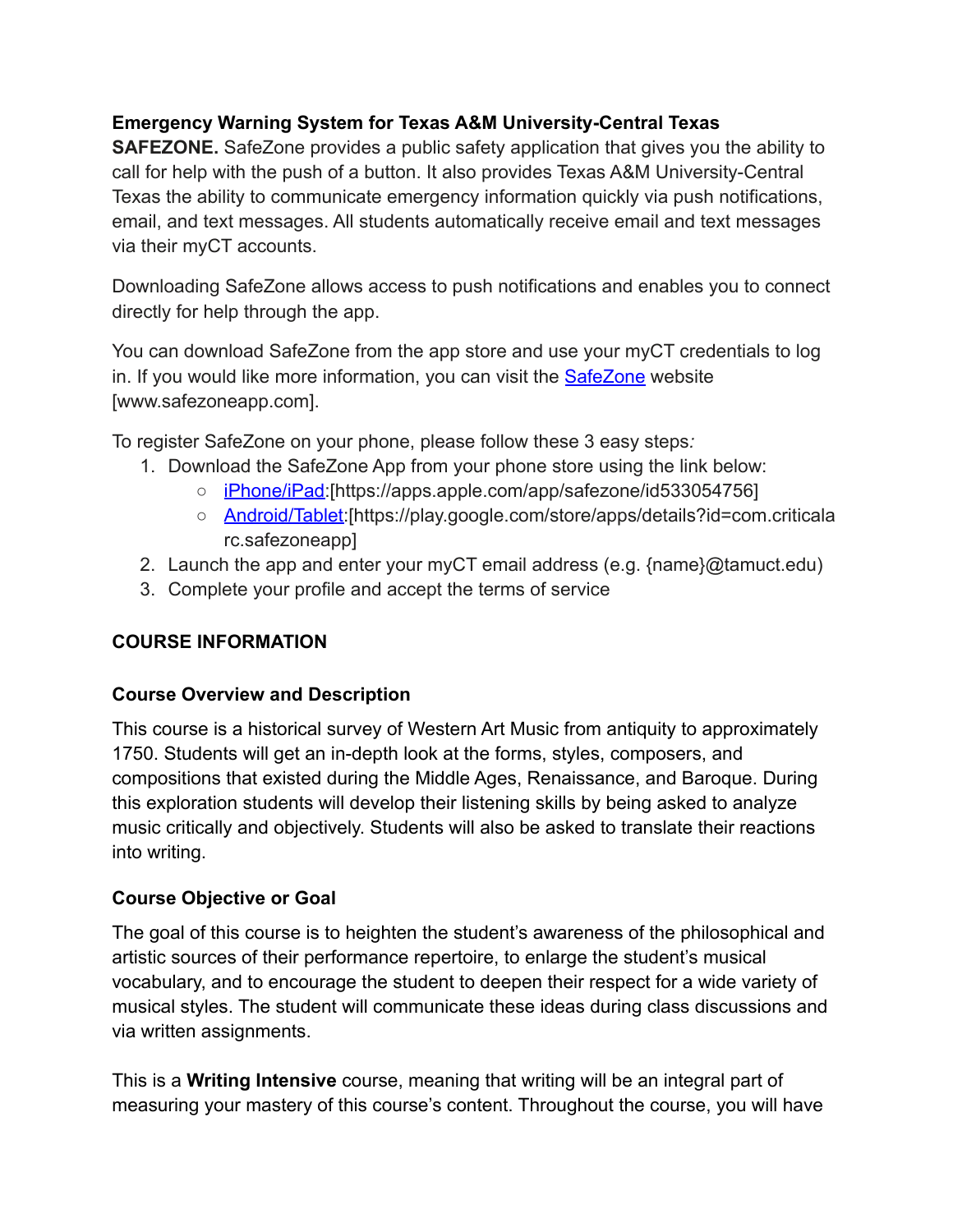several opportunities to work on improving your writing skills. Out of the 1000 of available points for this course, half of them will be connected to some form of written work. Since learning to revise your writing is fundamental to improving writing skills, I will give you detailed feedback which will include specific ideas and approaches to improve your writing.

# **Student Learning Outcomes**

Upon successful completion of this course students will be able to:

- 1. Identify and discuss principal forms of composition from antiquity to 1750 with informed reference to previous periods.
- 2. identify principal styles and musical influences as well as principal or significant composers from before 1750.
- 3. analyze musical form/structure and interpret literature from each period of music.
- 4. identify, through aural and stylistic analysis, the possible composer, period, and type of composition from antiquity to 1750.

Competency Goals Statements (certification or standards)

- Standard I. The music teacher has a comprehensive visual and aural knowledge of musical perception and performance.
- Standard III. The music teacher has a comprehensive knowledge of music notation.
- Standard V. The music teacher has a comprehensive knowledge of music history and the relationship of music to history, society, and culture.
- Standard VI. The music teacher applies a comprehensive knowledge of music to evaluate musical compositions, performances, and experiences.
- Standard VII. The music teacher understands how to plan and implement effective music instruction and provides students with learning experiences that enhance their musical knowledge, skills, and appreciation.

# **Required Reading and Textbook(s)**

**A History of Western Music**, Tenth Edition J. Peter Burkholder, Claude V. Palisca, and Donald Jay Grout W. W. Norton & Company, Inc.

You do not need to purchase a hard copy of this textbook. Purchase "Total Access" at <https://digital.wwnorton.com/hwm10>. "Total Access" includes access to the Ebook, playlists, and other learning resources.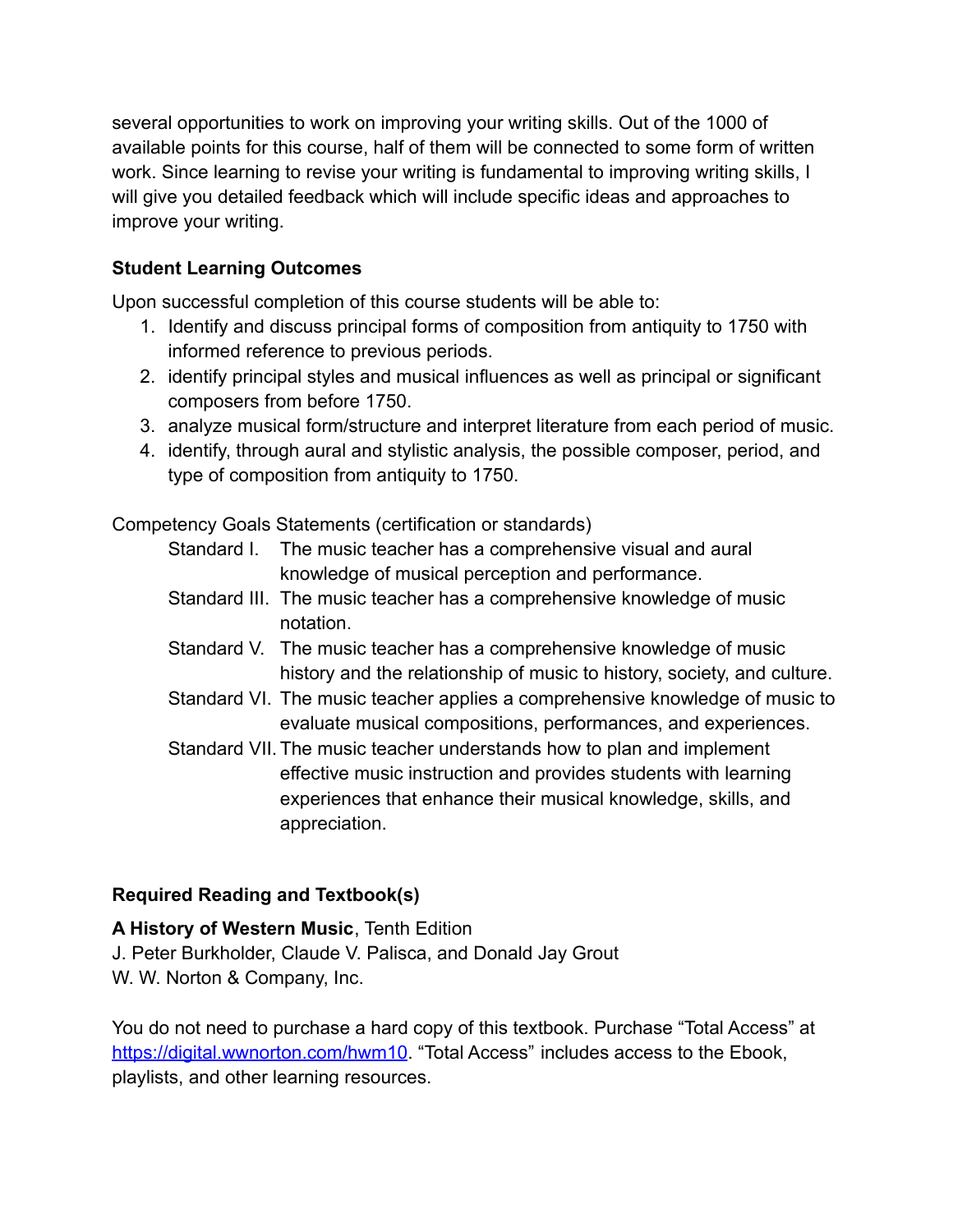However, if you would like a hard copy of the textbook, it can be purchased at the TAMUCT bookstore. Be sure to purchase "Total Access" with the hard copy.

### **COURSE REQUIREMENTS**

### **Course Format**

This is a 16-week face-to-face course. There will be a lot of listening and discussion during the class meetings. The assignments and resources for this course are located on Canvas under the **"Modules" tab,** so that is what you will want to click on whenever you log on to Canvas and navigate to this course.

### **Assignments**

Readings (not graded)

- All readings come from the textbook. The required readings for each week are indicated in each week's module on Canvas. Be sure to listen to the embedded recordings as well.
- Each week's module also contains an outline of the chapter(s) under discussion for that week. You are not required to read the outlines, but know that they are available if they are helpful to you.
- To access them: Click on the "Textbook" module

Chapter Quizzes (graded)

- These short online quizzes are based on the readings and class lectures. There will be 19 Chapter Quizzes throughout the semester – one for each chapter. Be sure to complete the Chapter Quizzes **after** completing the readings and listening to the class lectures.
- **● Due weekly (specific due dates listed in Canvas)**
- To access them: Click on the "CH # QUIZ" links in each week's module. Don't forget to click "Submit Quiz" when you are finished taking each quiz.

Listening Quizzes (graded)

- These short online quizzes are also based on the readings and class lectures. There will be 1-3 Listening Quizzes per week depending on the topic under discussion. Be sure to complete the Listening Quizzes **after** completing the readings and listening to the class lectures.
- **Due weekly (specific due dates listed in Canvas)**
- To access them: Click on the "CH #: NAWM…" links in each week's module. Don't forget to click "Submit Quiz" when you are finished taking each quiz.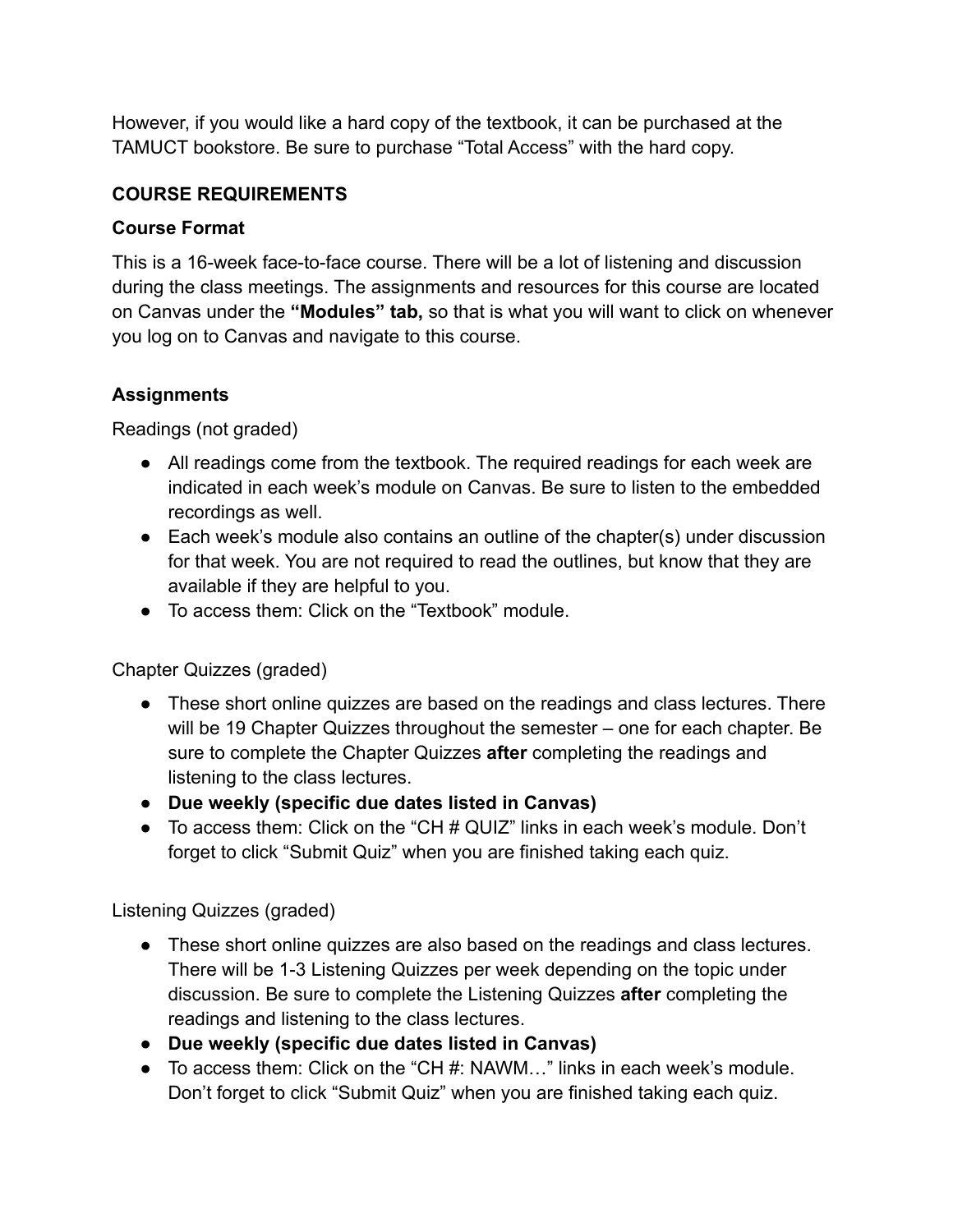Listening Evaluations (graded)

- For these assignments you will need to listen to a recording and write a 2-page paper about it. Details appear in the "Listening Evaluations" module.
- **● Listening Evaluation 1 due on Canvas on Sunday, February 13, 2022 at 11:59 p.m.**
- **● Listening Evaluation 2 due on Canvas on Sunday, March 6, 2022 at 11:59 p.m.**

Research Paper (graded)

- For this assignment you will research a specific topic and write a 10-page research paper about it. This paper will be considered the "final exam" for the course. Further details about the Research Paper will be discussed later in the semester.
- **● Due Tuesday, May 10, 2022 at 11:59 p.m.**

# **Grading Criteria Rubric and Conversion**

Final grades for the course will be based on the following 1000-point system:

300 points for Chapter Quizzes (20 points per week for 15 weeks)

140 points for Listening Quizzes (10 points per week for 14 weeks)

200 points for Listening Evaluations

300 points for Research Paper

60 points for Class Participation (2 points per class)

- Pay attention in class. Don't be doing non-class-related activities on your electronic device. Ask questions. Be willing to discuss.
- If you are late to class, you will lose participation points.

Letter grades will be determined as follows:

- A 900 1000 points (represents exceptional demonstration of deep, coherent, unified understandings)
- B 800 899 points (represents proficient overall understanding)
- C 700 799 points (represents acceptable understanding in most areas of theory and practice)
- D 600 699 points (represents developing understanding with some critical deficiencies)
- F 0 599 points (represents unsatisfactory understanding with significant deficiencies remaining)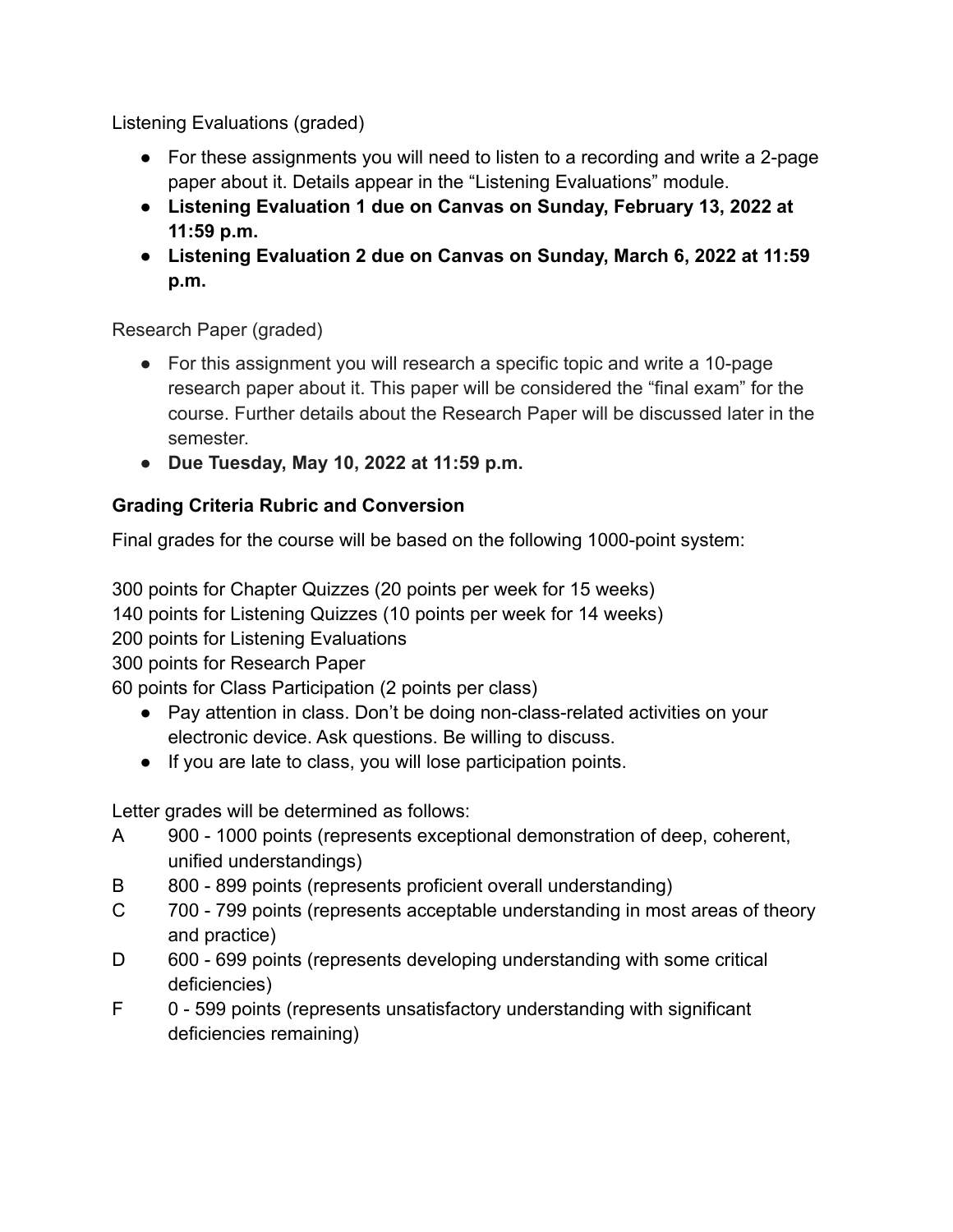### **Posting of Grades**

Every effort will be made to post grades in a timely fashion after completion of tasks and assignments. Final grades will post to Canvas after completion of course requirements.

### **Grading Policies**

#### Late Work Policy:

If an assignment is submitted after its due date, it will be docked 10% each day it is late. For instance, if an assignment is submitted up to 24 hours late, the top score you can receive on it is 90%. If an assignment is submitted 24-48 hours late, the top score you can receive on it is 80%. And so on. Points will stop being deducted once the assignment's score reaches 0. (Exception: at the end of the semester, final grades are due to TAMUCT on a certain day/time. Any work that has not been submitted by that day/time will receive zero points regardless of how far past the assignment due date that day/time is.)

### Plagiarism Policy:

Plagiarism is stealing. It will not be tolerated and will result in an automatic 0. If you copy more than five consecutive words of somebody else's writing into your writing without including quotes and citations, it will be considered plagiarism.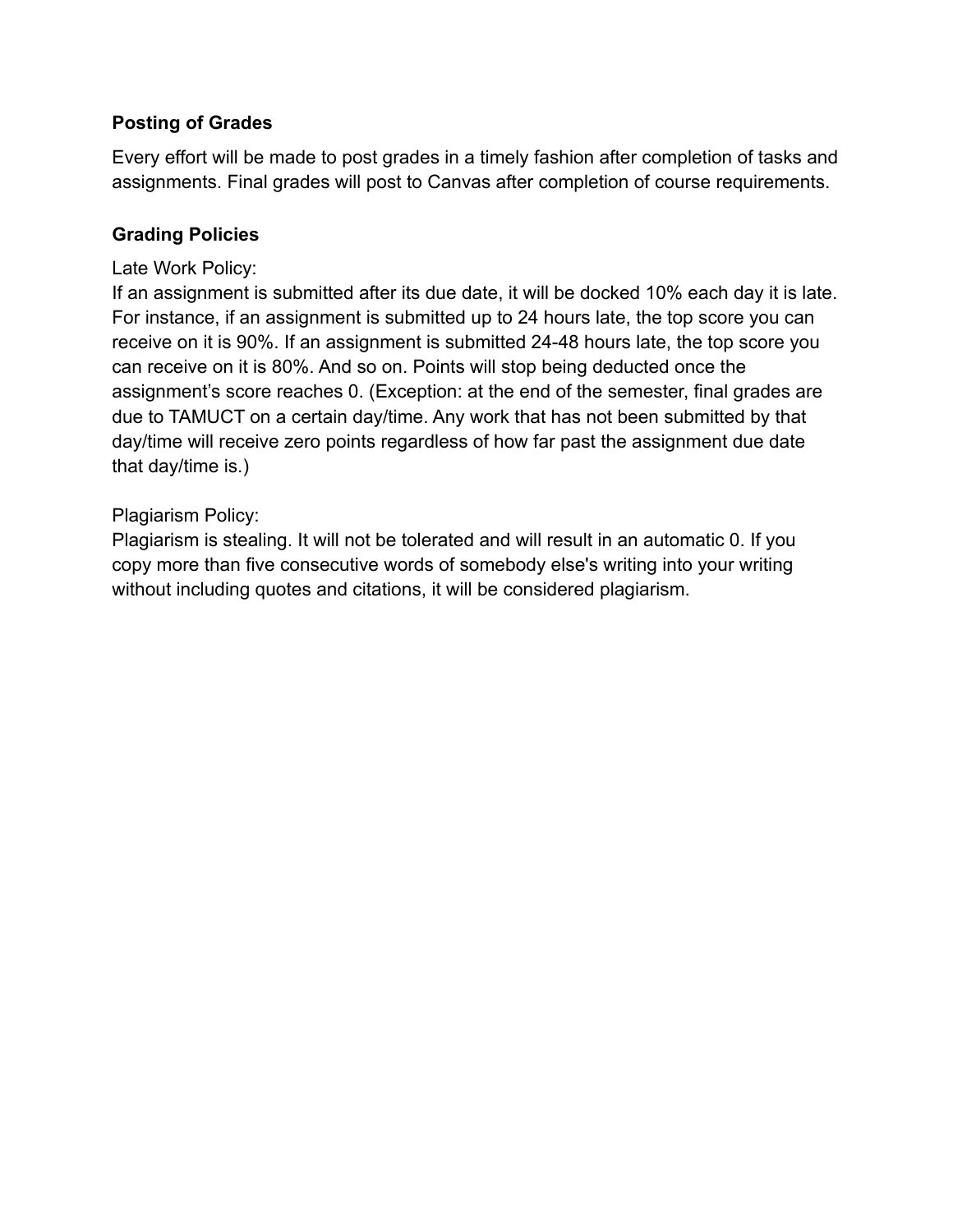# **COURSE OUTLINE AND CALENDAR**

| <b>The Ancient and Medieval Worlds</b> |                                                       | <b>Reading</b> |
|----------------------------------------|-------------------------------------------------------|----------------|
| Week $1$ :                             | Syllabus, Canvas, Music in Antiquity                  | Ch. 1          |
| Week 2:                                | The Christian Church, Roman Liturgy and Chant         | Ch. 2, 3       |
| Week 3:                                | No Thursday class, Song and Dance Music to 1300,      |                |
|                                        | Polyphony through the Thirteenth Century              | Ch. 4, 5       |
| Week $4$ :                             | No Thursday class, 14th Century Developments,         |                |
|                                        | <b>Listening Evaluation 1 Due</b>                     | Ch.6           |
| <b>The Renaissance</b>                 |                                                       |                |
| Week $5$ :                             | Renaissance Music, 15th Century England and Burgundy  | Ch. 7, 8       |
| Week 6:                                | Franco - Flemish Composers                            | Ch. 9          |
| Week 7:                                | Madrigal and Secular Song, Listening Evaluation 2 Due | Ch. 10         |
| Week 8:                                | Sacred Music of the Reformation                       | Ch. 11         |
| <b>The 17th Century</b>                |                                                       |                |
| Week 9:                                | New Styles in the 17th Century, Instrumental Music    | Ch. 12, 13     |
| <b>Week 10:</b>                        | The Invention of Opera                                | Ch. 14         |
| <b>Week 11:</b>                        | Music for Chamber and Church                          | Ch. 15         |
| <b>Week 12:</b>                        | Developments in Europe, Russia, and the New World,    |                |
|                                        | Research Paper Rough Draft Due                        | Ch. 16         |
| <b>Week 13:</b>                        | Italy and Germany in the Late 17th Century            | Ch. 17         |
| <b>The 18th Century</b>                |                                                       |                |
| <b>Week 14:</b>                        | The Early 18th Century in Italy and France            | Ch. 18         |
| <b>Week 15:</b>                        | German Composers of the Late Baroque                  | Ch. 19         |
| <b>Week 16:</b>                        | <b>Research Paper Due</b>                             |                |

*Note: The instructor reserves the right to change or modify this syllabus at any time.*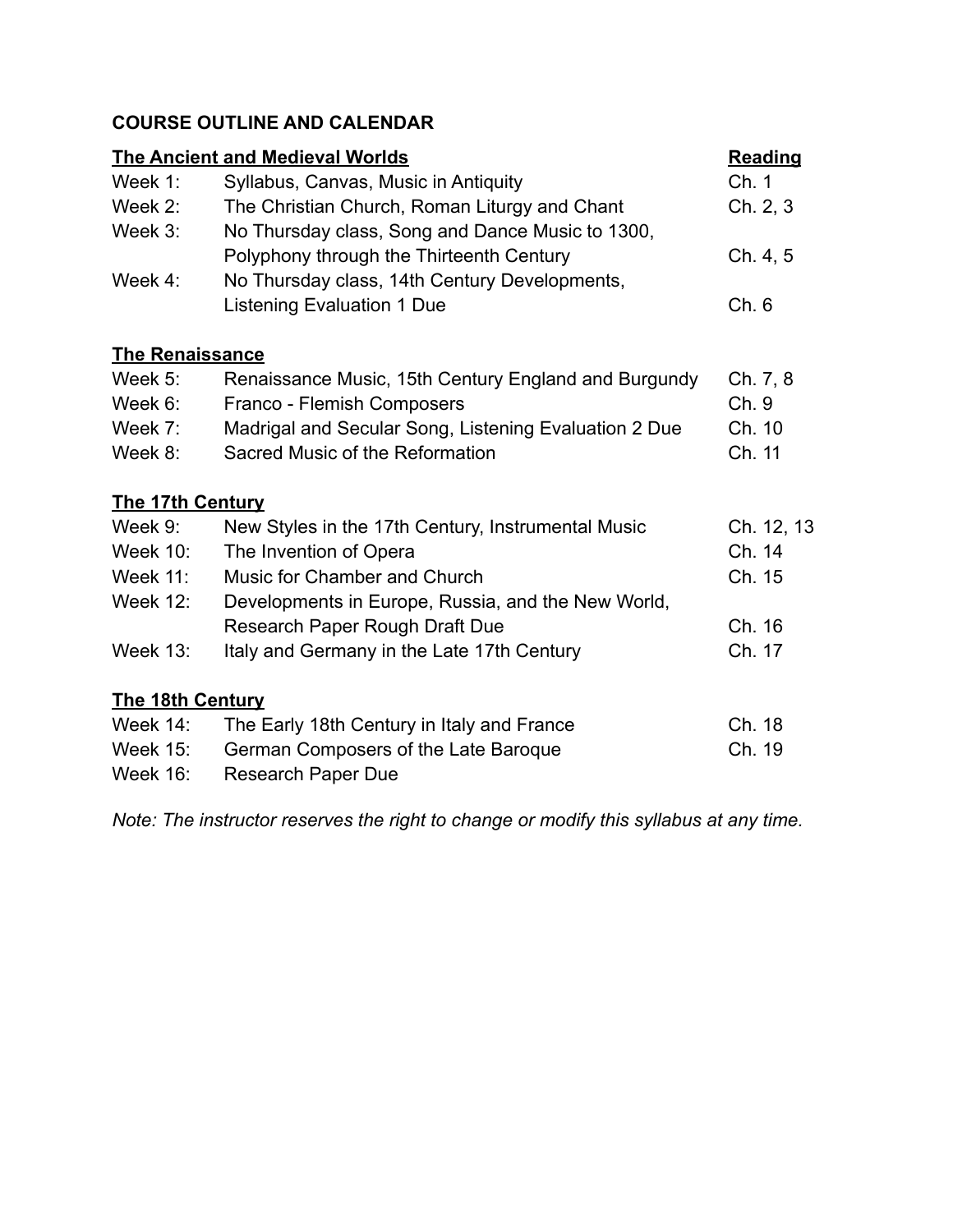#### **Important University Dates**

<https://www.tamuct.edu/registrar/academic-calendar.html>

#### **TECHNOLOGY REQUIREMENTS AND SUPPORT**

#### **Technology Requirements**

This course will use the A&M-Central Texas Instructure Canvas learning management system. We strongly recommend the latest versions of Chrome or Firefox browsers. Canvas no longer supports any version of Internet Explorer.

Logon to A&M-Central Texas Canvas [https://tamuct.instructure.com/] or access Canvas through the TAMUCT Online link in myCT [https://tamuct.onecampus.com/]. You will log in through our Microsoft portal.

Username: Your MyCT email address. Password: Your MyCT password

### **Canvas Support**

Use the Canvas Help link, located at the bottom of the left-hand menu, for issues with Canvas. You can select "Chat with Canvas Support," submit a support request through "Report a Problem," or call the Canvas support line: 1-844-757-0953.

For issues related to course content and requirements, contact your instructor.

#### **Online Proctored Testing**

A&M-Central Texas uses Proctorio for online identity verification and proctored testing. This service is provided at no direct cost to students. If the course requires identity verification or proctored testing, the technology requirements are: Any computer meeting the minimum computing requirements, plus web camera, speaker, and microphone (or headset). Proctorio also requires the Chrome web browser with their custom plug in.

### **Other Technology Support**

For log-in problems, students should contact Help Desk Central, 24 hours a day, 7 days a week

Email: helpdesk@tamu.edu Phone: (254) 519-5466 [Web Chat](http://hdc.tamu.edu): <http://hdc.tamu.edu>

*Please let the support technician know you are an A&M-Central Texas student.*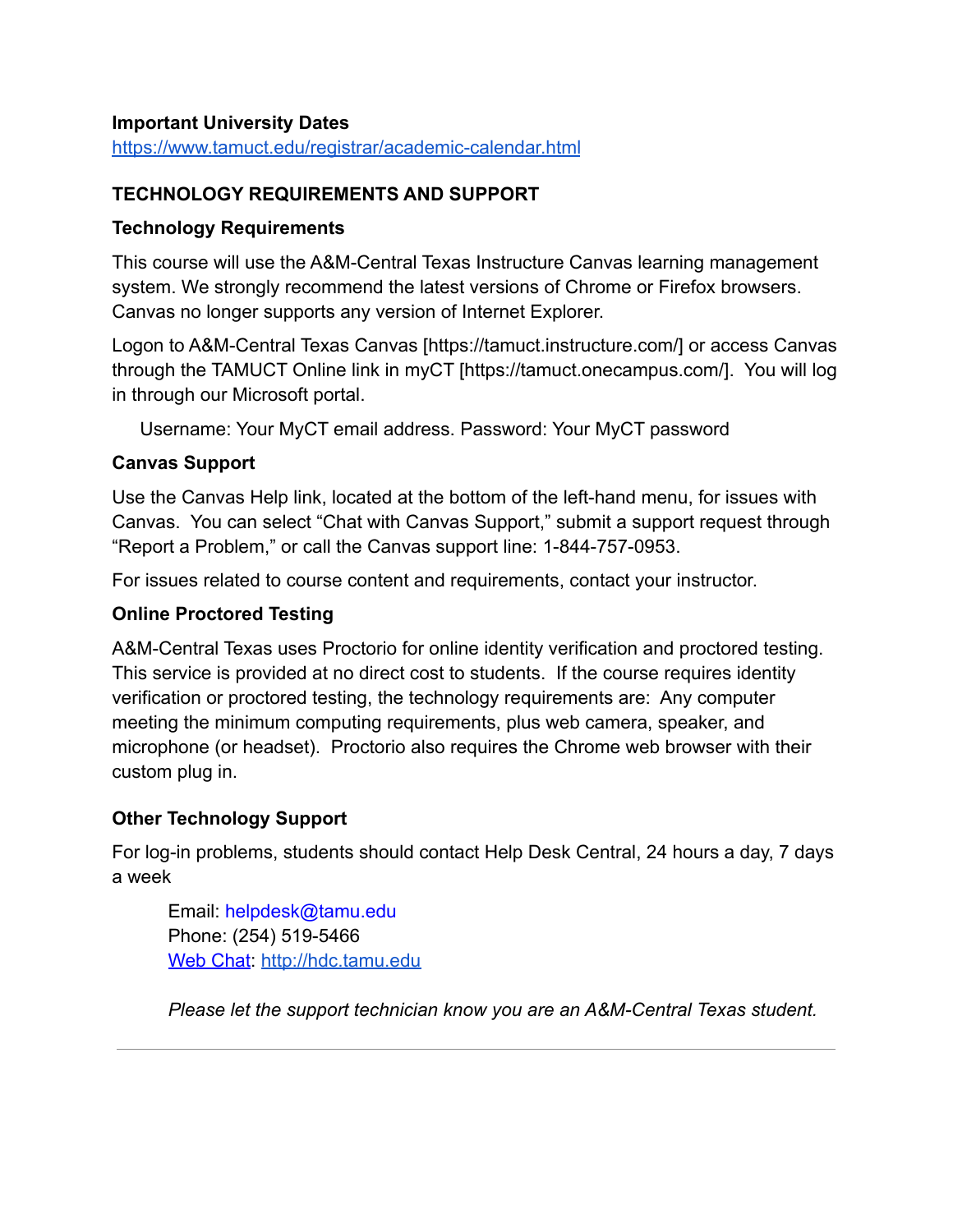# **UNIVERSITY RESOURCES, PROCEDURES, AND GUIDELINES**

### **Drop Policy**

If you discover that you need to drop this class, you must complete the [Drop Request](https://dynamicforms.ngwebsolutions.com/casAuthentication.ashx?InstID=eaed95b9-f2be-45f3-a37d-46928168bc10&targetUrl=https%3A%2F%2Fdynamicforms.ngwebsolutions.com%2FSubmit%2FForm%2FStart%2F53b8369e-0502-4f36-be43-f02a4202f612) Dynamic Form through Warrior Web.

[https://dynamicforms.ngwebsolutions.com/casAuthentication.ashx?InstID=eaed95b9-f2 be-45f3-a37d-46928168bc10&targetUrl=https%3A%2F%2Fdynamicforms.ngwebsolutio ns.com%2FSubmit%2FForm%2FStart%2F53b8369e-0502-4f36-be43-f02a4202f612].

Faculty cannot drop students; this is always the responsibility of the student. The Registrar's Office will provide a deadline on the Academic Calendar for which the form must be completed. Once you submit the completed form to the Registrar's Office, you must go into Warrior Web and confirm that you are no longer enrolled. If you still show as enrolled, FOLLOW-UP with the Registrar's Office immediately. You are to attend class until the procedure is complete to avoid penalty for absence. Should you miss the drop deadline or fail to follow the procedure, you will receive an F in the course, which may affect your financial aid and/or VA educational benefits.

### **Academic Integrity**

Texas A&M University-Central Texas values the integrity of the academic enterprise and strives for the highest standards of academic conduct. A&M-Central Texas expects its students, faculty, and staff to support the adherence to high standards of personal and scholarly conduct to preserve the honor and integrity of the creative community. Any deviation by students from this expectation may result in a failing grade for the assignment and potentially a failing grade for the course. All academic misconduct concerns will be referred to the Office of Student Conduct. When in doubt on collaboration, citation, or any issue, please contact your instructor before taking a course of action.

For more [information regarding the Student Conduct](https://nam04.safelinks.protection.outlook.com/?url=https%3A%2F%2Fwww.tamuct.edu%2Fstudent-affairs%2Fstudent-conduct.html&data=04%7C01%7Clisa.bunkowski%40tamuct.edu%7Ccfb6e486f24745f53e1a08d910055cb2%7C9eed4e3000f744849ff193ad8005acec%7C0%7C0%7C637558437485252160%7CUnknown%7CTWFpbGZsb3d8eyJWIjoiMC4wLjAwMDAiLCJQIjoiV2luMzIiLCJBTiI6Ik1haWwiLCJXVCI6Mn0%3D%7C1000&sdata=yjftDEVHvLX%2FhM%2FcFU0B99krV1RgEWR%2BJ%2BhvtoR6TYk%3D&reserved=0) process, [https://www.tamuct.edu/student-affairs/student-conduct.html].

If you know of potential honor violations by other students, you may [submit a report,](https://nam04.safelinks.protection.outlook.com/?url=https%3A%2F%2Fcm.maxient.com%2Freportingform.php%3FTAMUCentralTexas%26layout_id%3D0&data=04%7C01%7Clisa.bunkowski%40tamuct.edu%7Ccfb6e486f24745f53e1a08d910055cb2%7C9eed4e3000f744849ff193ad8005acec%7C0%7C0%7C637558437485262157%7CUnknown%7CTWFpbGZsb3d8eyJWIjoiMC4wLjAwMDAiLCJQIjoiV2luMzIiLCJBTiI6Ik1haWwiLCJXVCI6Mn0%3D%7C1000&sdata=CXGkOa6uPDPX1IMZ87z3aZDq2n91xfHKu4MMS43Ejjk%3D&reserved=0) [https://cm.maxient.com/reportingform.php?TAMUCentralTexas&layout\_id=0].

### **Academic Accommodations**

At Texas A&M University-Central Texas, we value an inclusive learning environment where every student has an equal chance to succeed and has the right to a barrier-free education. The Warrior Center for Student Success, Equity and Inclusion is responsible for ensuring that students with a disability receive equal access to the university's programs, services and activities. If you believe you have a disability requiring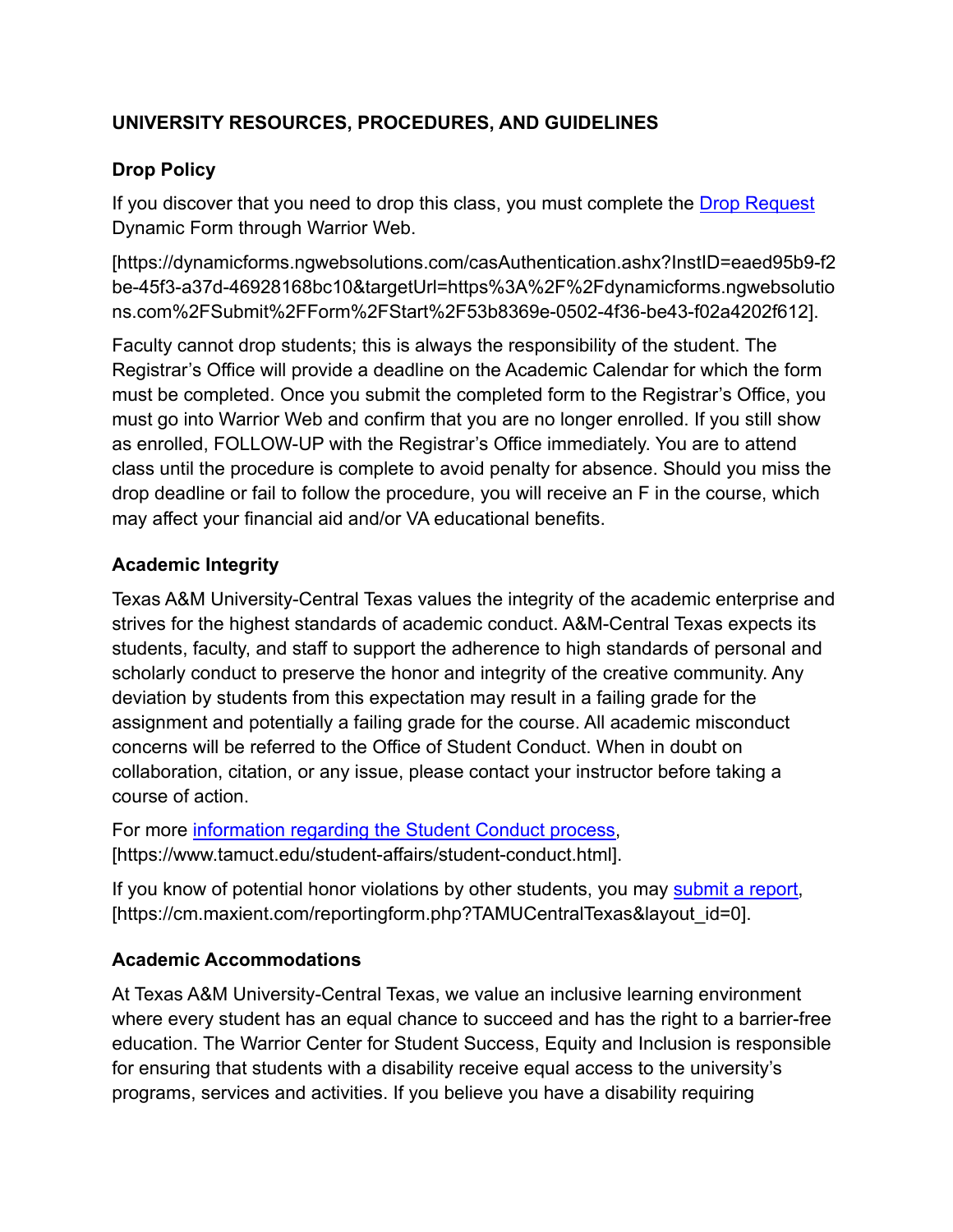reasonable accommodations, please contact the Office of Access and Inclusion, WH-212; or call (254) 501-5836. Any information you provide is private and confidential and will be treated as such.

For more information, please visit our [Access & Inclusion](https://tamuct.instructure.com/courses/717) Canvas page (log-in required) [https://tamuct.instructure.com/courses/717]

# **Important information for Pregnant and/or Parenting Students**

Texas A&M University-Central Texas supports students who are pregnant and/or parenting. In accordance with requirements of Title IX and related guidance from US Department of Education's Office of Civil Rights, the Dean of Student Affairs' Office can assist students who are pregnant and/or parenting in seeking accommodations related to pregnancy and/or parenting. Students should seek out assistance as early in the pregnancy as possible. For more information, please visit [Student Affairs](https://www.tamuct.edu/student-affairs/pregnant-and-parenting-students.html) [https://www.tamuct.edu/student-affairs/pregnant-and-parenting-students.html]. Students may also contact the institution's Title IX Coordinator. If you would like to read more about these [requirements and guidelines](http://www2.ed.gov/about/offices/list/ocr/docs/pregnancy.pdf) online, please visit the website [http://www2.ed.gov/about/offices/list/ocr/docs/pregnancy.pdf].

Title IX of the Education Amendments Act of 1972 prohibits discrimination on the basis of sex and gender–including pregnancy, parenting, and all related conditions. A&M-Central Texas is able to provide flexible and individualized reasonable accommodation to pregnant and parenting students. All pregnant and parenting students should contact the Associate Dean in the Division of Student Affairs at (254) 501-5909 to seek out assistance. Students may also contact the University's Title IX Coordinator.

# **Tutoring**

Tutoring is available to all A&M-Central Texas students, both virtually and in-person. Student success coaching is available online upon request.

If you have a question, are interested in becoming a tutor, or in need of success coaching contact the Warrior Center for Student Success, Equity and Inclusion at (254) 501-5836, visit the Warrior Center at 212 Warrior Hall, or by emailing WarriorCenter@tamuct.edu.

To schedule tutoring sessions and view tutor availability, please visit [Tutor Matching](https://nam04.safelinks.protection.outlook.com/?url=http%3A%2F%2Fwww.tutormatchingservices.com%2FTAMUCT&data=04%7C01%7Clisa.bunkowski%40tamuct.edu%7C886784139069461670c308d9aa01f55e%7C9eed4e3000f744849ff193ad8005acec%7C0%7C0%7C637727747643427346%7CUnknown%7CTWFpbGZsb3d8eyJWIjoiMC4wLjAwMDAiLCJQIjoiV2luMzIiLCJBTiI6Ik1haWwiLCJXVCI6Mn0%3D%7C3000&sdata=D%2F8HN2bUT1lLPfs5qSqKYlwh8a7pZVy7isM2gppluQE%3D&reserved=0) [Services](https://nam04.safelinks.protection.outlook.com/?url=http%3A%2F%2Fwww.tutormatchingservices.com%2FTAMUCT&data=04%7C01%7Clisa.bunkowski%40tamuct.edu%7C886784139069461670c308d9aa01f55e%7C9eed4e3000f744849ff193ad8005acec%7C0%7C0%7C637727747643427346%7CUnknown%7CTWFpbGZsb3d8eyJWIjoiMC4wLjAwMDAiLCJQIjoiV2luMzIiLCJBTiI6Ik1haWwiLCJXVCI6Mn0%3D%7C3000&sdata=D%2F8HN2bUT1lLPfs5qSqKYlwh8a7pZVy7isM2gppluQE%3D&reserved=0) [https://tutormatchingservice.com/TAMUCT] or visit the Tutoring Center in 111 Warrior Hall.

Chat live with a remote tutor 24/7 for almost any subject from on your computer! Tutor.com is an online tutoring platform that enables A&M-Central Texas students to log in and receive online tutoring support at no additional cost. This tool provides tutoring in over 40 subject areas except writing support. Access Tutor.com through Canvas.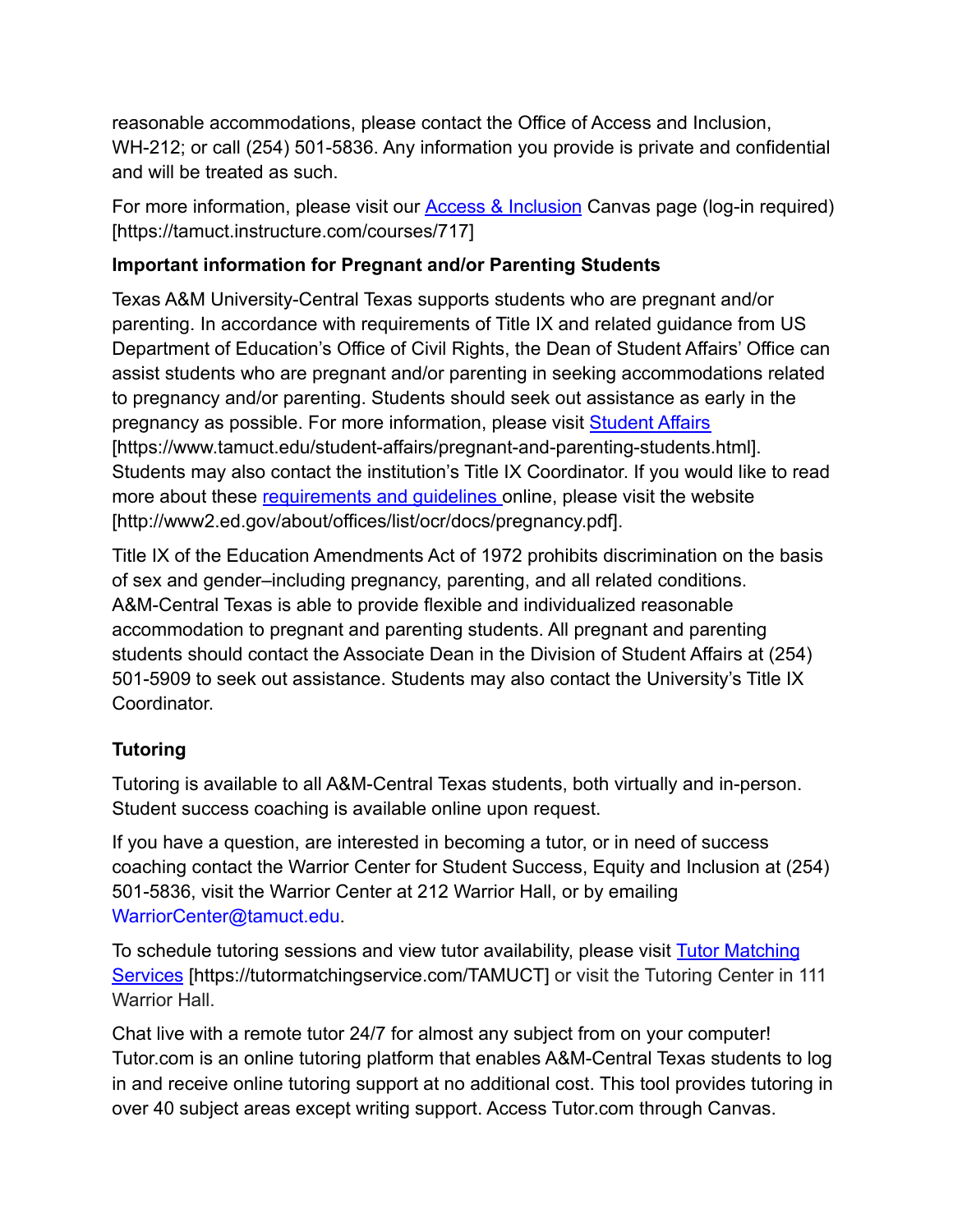### **University Writing Center**

University Writing Center: Located in Warrior Hall 416, the University Writing Center (UWC) at Texas A&M University–Central Texas (A&M–Central Texas) is a free service open to all A&M–Central Texas students. For the Spring 2022 semester, the hours of operation are from 10:00 a.m.-5:00 p.m. Monday thru Thursday in Warrior Hall 416 (with online tutoring available every hour as well) with satellite hours available online only Monday thru Thursday from 6:00-9:00 p.m. and Saturday 12:00-3:00 p.m. Tutors are prepared to help writers of all levels and abilities at any stage of the writing process. While tutors will not write, edit, or grade papers, they will assist students in developing more effective composing practices. By providing a practice audience for students' ideas and writing, our tutors highlight the ways in which they read and interpret students' texts, offering guidance and support throughout the various stages of the writing process. In addition, students may work independently in the UWC by checking out a laptop that runs the Microsoft Office suite and connects to WIFI, or by consulting our resources on writing, including all of the relevant style guides. Whether you need help brainstorming ideas, organizing an essay, proofreading, understanding proper citation practices, or just want a quiet place to work, the UWC is here to help! Students may arrange a one-to-one session with a trained and experienced writing tutor by making an appointment via [WCOnline](https://tamuct.mywconline.com/) [https://tamuct.mywconline.com/]. In addition, you can email Dr. Bruce Bowles Jr. at bruce.bowles@tamuct.edu if you have any questions about the UWC, need any assistance with scheduling, or would like to schedule a recurring appointment with your favorite tutor by making an appointment via [WCOnline](https://tamuct.mywconline.com/) [https://tamuct.mywconline.com/].

# **University Library**

The University Library provides many services in support of research across campus and at a distance. We offer over 200 electronic databases containing approximately 400,000 eBooks and 82,000 journals, in addition to the 96,000 items in our print collection, which can be mailed to students who live more than 50 miles from campus. Research guides for each subject taught at A&M-Central Texas are available through our website to help students navigate these resources. On campus, the library offers technology including cameras, laptops, microphones, webcams, and digital sound recorders.

Research assistance from a librarian is also available 24 hours a day through our online chat service, and at the reference desk when the library is open. Research sessions can be scheduled for more comprehensive assistance, and may take place virtually through WebEx, Microsoft Teams or in-person at the library. [Schedule an appointment here](https://nam04.safelinks.protection.outlook.com/?url=https%3A%2F%2Ftamuct.libcal.com%2Fappointments%2F%3Fg%3D6956&data=04%7C01%7Clisa.bunkowski%40tamuct.edu%7Cde2c07d9f5804f09518008d9ab7ba6ff%7C9eed4e3000f744849ff193ad8005acec%7C0%7C0%7C637729369835011558%7CUnknown%7CTWFpbGZsb3d8eyJWIjoiMC4wLjAwMDAiLCJQIjoiV2luMzIiLCJBTiI6Ik1haWwiLCJXVCI6Mn0%3D%7C3000&sdata=KhtjgRSAw9aq%2FoBsB6wyu8b7PSuGN5EGPypzr3Ty2No%3D&reserved=0) [https://tamuct.libcal.com/appointments/?g=6956]. Assistance may cover many topics,